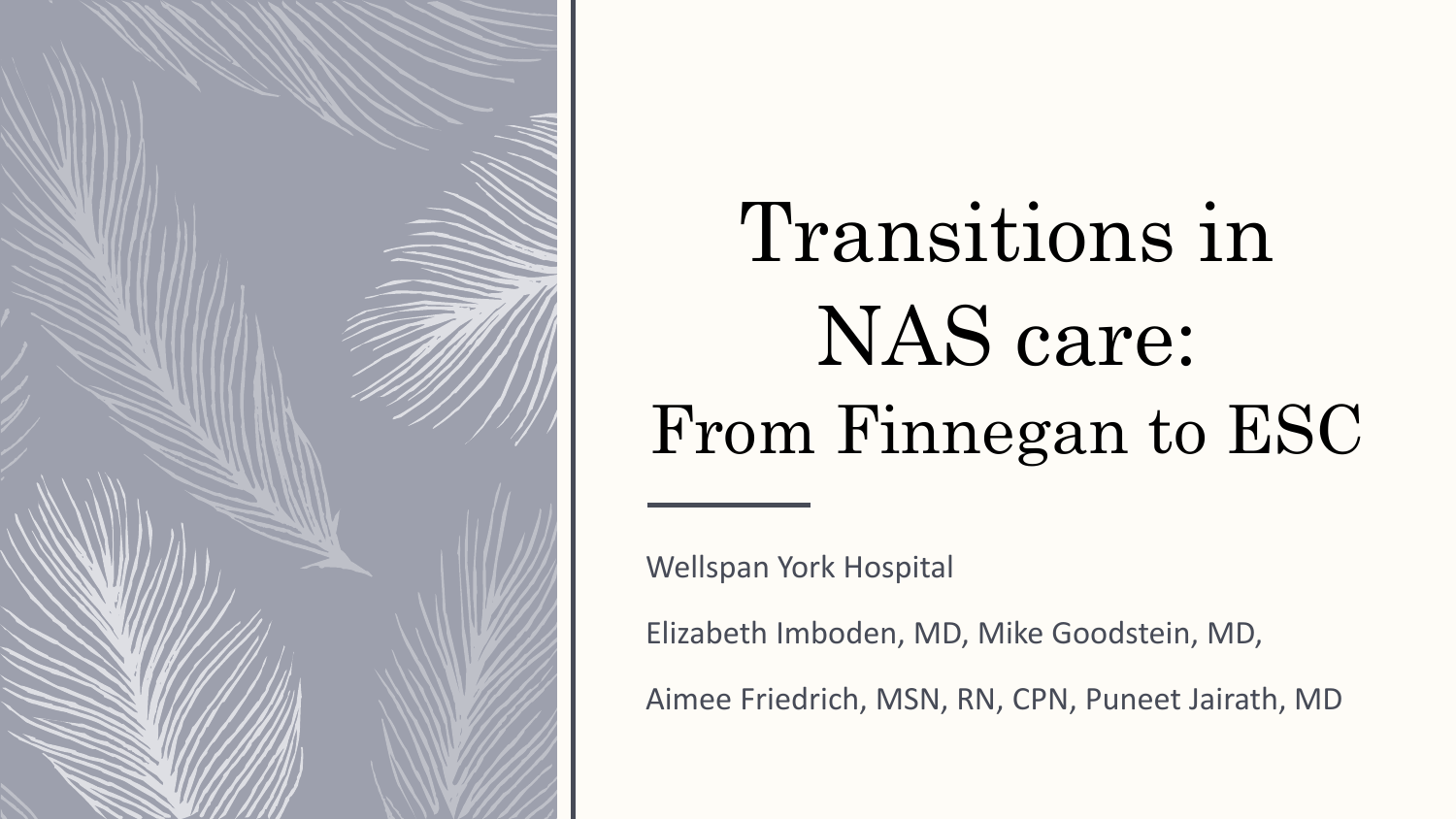## Previous state

- All opiate exposed infants admitted to NICU for NAS monitoring
- Use of Modified Finnegan Score to guide pharmacologic treatment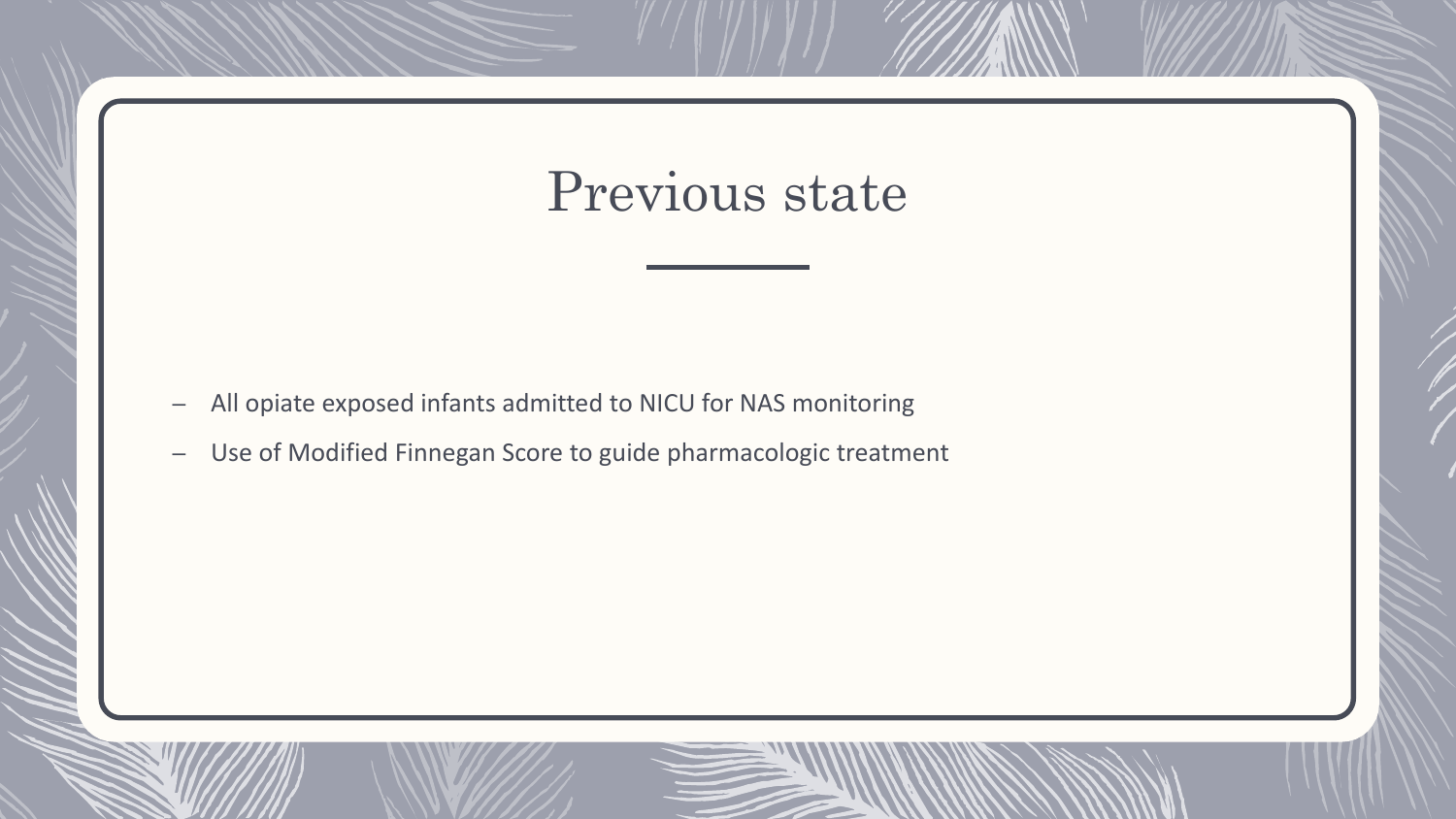## Timeline of Transition

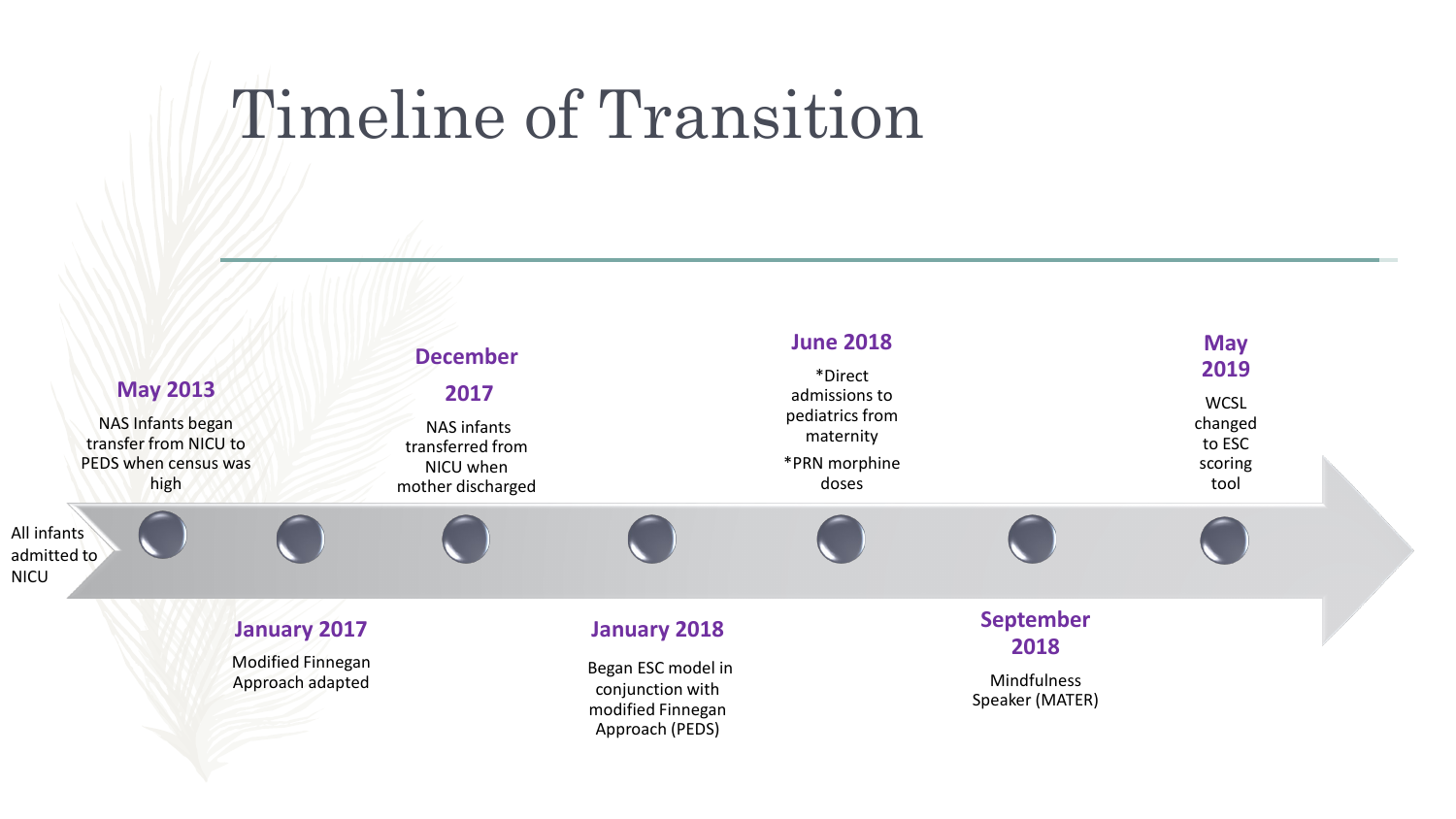